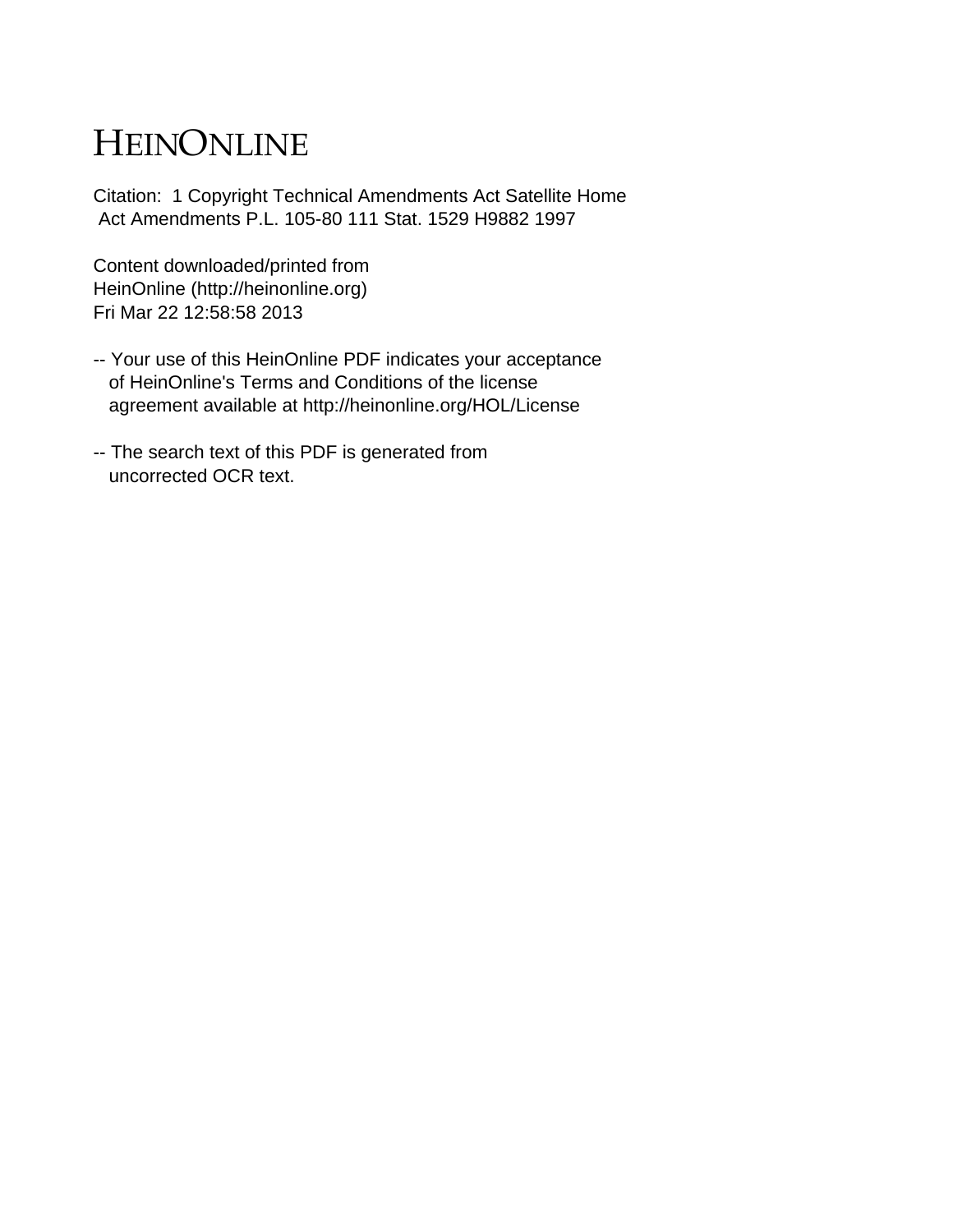MAKING TECHNICAL AMENDMENTS TO TITLE 17, UNITED STATES CODE

Mr. COBLE. Mr. Speaker, I move to suspend the rules and concur in the Senate amendments to the bill (H.R. 672) to make technical amendments to certain provisions of title 17, United States Code.

The Clerk read as follows:

Senate amendments:

Page **15,** after line 8, insert:

**SEC. 11. DISTRIBUTION OF PHONORECORDS.**

Section **303** of title **17,** United States Code, is amended-

**(1)** by striking "Copyright" and inserting "(a) Copyright"; and

(2) by inserting at the end the following: -(b) The distribution before January **1,**

1978, of a phonorecord shall not for any purpose constitute a publication of the musical .<br>work embodied therein."

Page **15,** line **9,** strike out "11" and insert "12''.

Page 20, line **7,** strike out "12" and insert **"13".**

Page 20, line 16, strike out "l1(b)(1)" and insert " 12(b) **(1)".**

The SPEAKER pro tempore. Pursuant to the rule, the gentleman from North Carolina [Mr. COBLE] and the gentleman from Massachusetts [Mr. FRANK] each will control 20 minutes.

The Chair recognizes the gentleman from North Carolina [Mr. COBLE].

**GENERAL LEAVE**

Mr. COBLE. Mr. Speaker, I ask unanimous consent that all Members may have 5 legislative days within which to revise and extend their remarks on the bill under consideration.

The SPEAKER pro tempore. Is there objection to the request of the gentleman from North Carolina?

There was no objection.

Mr. COBLE. Mr. Speaker, I yield myself such time as I may consume. H.R. 672 contains much needed technical amendments to the Copyright Act. The Copyright Office needs these amendments in order to administer the Copyright Act efficiently and effectively. H.R. **672** also clarifies that the distribution of a phonorecord before January **1, 1978,** did not constitute a publication of the musical work embodied therein.

## **01 1315**

In 1995 the ninth circuit, in La Cienega versus Z.Z. Top, overturned nearly 90 years of Presidential decisions and held that a phonorecord did constitute a publication of the musical work embodied in it. As a result, thousands of pre-1978 songs are at risk of falling into the public domain because the authors and music publishers relied on the Copyright Office decisions and did not place a copyright symbol on the phonorecords.

We must protect the copyright holders who justifiable relied upon judicial and Copyright Office decisions. The United States cannot afford to let its rich musical heritage be lost into the public domain, and  $\overline{I}$  urge the Members to vote "yes" on H.R. 672.

Mr. Speaker, I reserve the balance of my time.

Mr. FRANK of Massachusetts. Mr. Speaker, I yield myself such time as I may consume.

Mr. Speaker, my colleague, the chairman, has explained this. This is a bill which was broadly supported on both sides. We have some controversial issues that will be coming up later dealing with the copyright subject matter. This is not one of them.

What we are doing here is concurring in the first place with the Senate over a base bill that we already passed. This is a bill that included amendments of a technical nature that we already passed, with one or two dissenting votes on a rollcall.

The Senate added this bill, which we have referred to as La Cienega, because that was the name of the case, and what we have here is a reading by the courts, and it was not the court's choice of policy, it was a reading of the technical language of the statute, the effect of which would be to deprive decent, hard-working composers of the right to benefit from their compositions, not because of any real dispute over who owned what, not because of any policy issue, but because of a very narrow technical point. And I am pleased that we were able to bring this forward; I am pleased that the other body has gone forward with it. I hope we will just vote this through. It is, as I said, narrow, technical; it leaves other copyright issues ahead of us.

I suppose it is a sign that sometimes the law moves a little more slowly than technology that we are today passing a bill about phonorecords. When the phrase "phonorecords" first went into the law in **1909,** there were not very many because they were too new. Now there are not very many because they are too old. So we have in this legislative history sort of gone through the life cycle of phonorecords.

I should note that the 1909 act was passed in the same year as the birth of our colleague, the gentleman from Illinois, which is irrelevant but interesting.

Mr. FRANK of Massachusetts. Mr. Speaker, I yield 4 minutes to the gentleman from Massachusetts and Nashville as a sideline [Mr. **DELAHUNT], my** colleague on the subcommittee.

Mr. DELAHUNT. Mr. Speaker, let me first acknowledge the hard work that was done on this particular proposal by both the Chair, my friend and colleague from North Carolina, and by the ranking member. As they both indicated, this bill is mostly about fairness, but there is even a trade deficit reform or concern, rather, addressed in this proposal.

Because of the opinion that was rendered in the case that has been referred to, La Cienega, there is now a cloud over the copyright of virtually every piece of American music written before 1978. American musicians, composers, and publishers now stand to lose some **<sup>I</sup>**and one-quarter billion dollars a year, and a significant portion of that 1 and one-quarter billion dollars is generated

by overseas sales as American music is universally acknowledged to be the most popular on the planet. In fact, music is one of our most valuable exports and one of the few bright spots in our balance of trade.

We will hear this week in the course of the debate on fast track about how our former trade circle with Mexico is now a deficit of some \$17 billion, and of course our trade deficit with China escalates by billions with every new report. Well, we cannot afford to lose the income derived from foreign sales of pre-1978 musical works. It is painfully clear we are in no position to exacerbate our ballooning trade deficit, and unless we pass this bill and reverse the La Cienega decision, that is exactly what will happen.

But this measure is, as both gentlemen indicated, much more than just trying to do something about our balance of trade problems. It is about being fair, being fair to thousands of hard-working, talented creators of American music who, for 86 years, were told by the Government and the American judicial system that their work was protected by the Copyright Act of 1909.

They were told all that was necessary to protect their works was to place the familiar copyright symbol on the printed musical score, the sheet music, if my colleagues will. We have all seen that symbol; it is the C in a circle. They were told that it was not necessary to place that symbol on the recording of their composition. They relied on the interpretation of the Copyright Act of 1909 because that is all the Government, through the Copyright Office, said that the Copyright Act required.

Furthermore, Mr. Speaker, there are a number of Federal court decisions that confirmed the position of the Copyright Office. So this was the law for 86 years, until 1995 when La Cienega arrived on the scene. The bill before us today would rectify this injustice, and I urge swift passage as any delay places at risk an entire industry and threatens to stifle that incredible creative talent of American song writers.

Mr. FRANK of Massachusetts. Mr. Speaker, I yield back the balance of my time.

Mr. COBLE. Mr. Speaker. I yield myself such time as I may consume.

Mr. Speaker, I will say very briefly I want to thank the ranking member, the gentleman from Massachusetts [Mr. FRANK], Members on both sides of the subcommittee, and the staff. We worked very effectively and harmoniously together to craft this very important piece of legislation.

Mr. BERMAN. Mr. Speaker, I rise in strong support of H.R. 672, the Copyright Clarification Act, and particularly the Senate amendment thereto.

In 1995, the Ninth Circuit issued a ruling in La Cienaga Music Corp. versus ZZ Top, which threatens the validity of copyright for musical works created prior to 1978. This decision poses a severe hardship for thousands of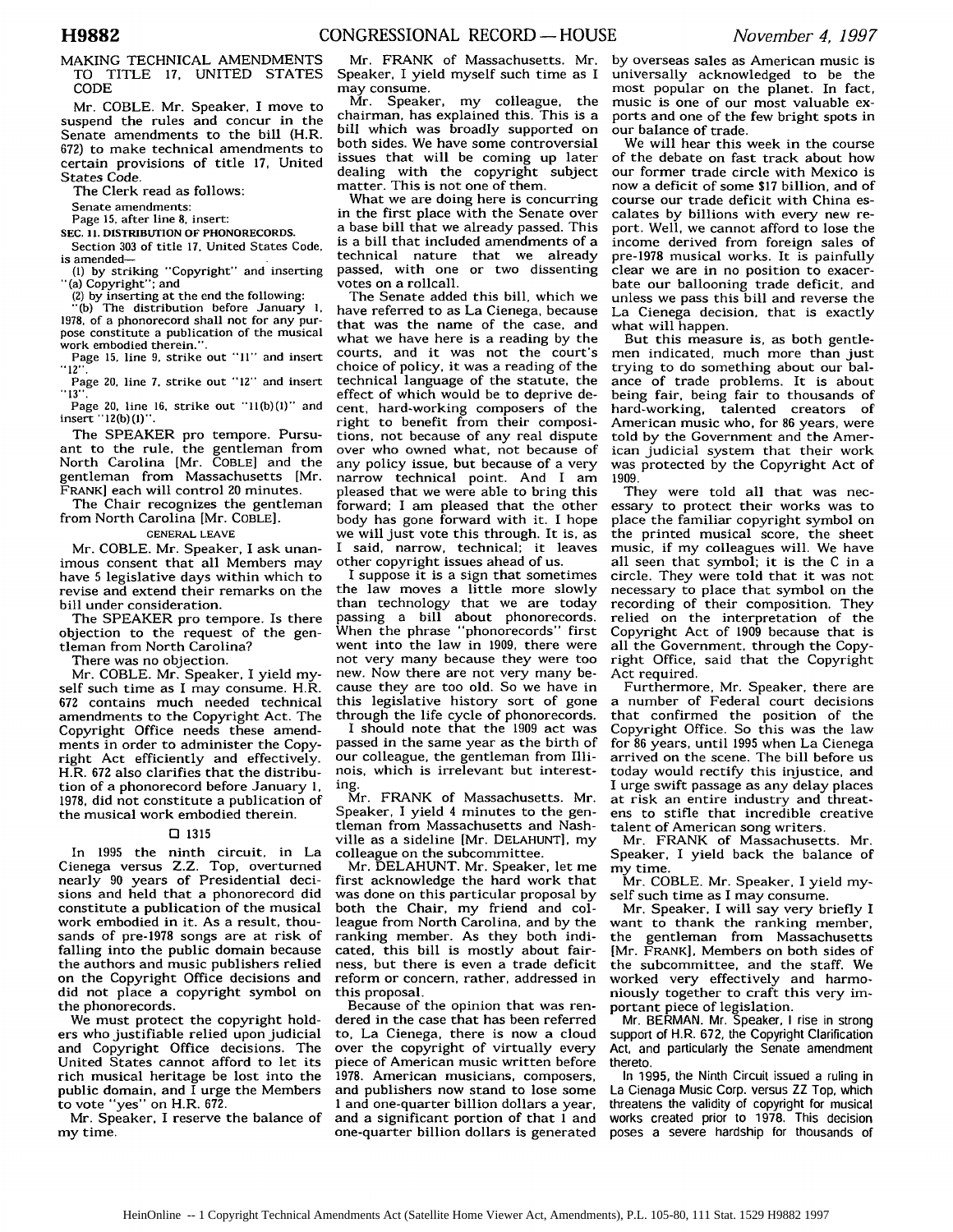songwriters, many of whom I am proud to count as my constituents. What these composers and songwriters did was nothing more than to rely on an industry standard of many decades duration, which provides that the distribution of a phonorecord does not constitute publication of a musical work. This long-time understanding of copyright law has been ratified and reaffirmed by the Second Circuit over 20 years ago. American songwriters had every reason to consider this issue to be a matter of settled law.

But the LaCienaga decision took that settled law and cast it on its head, threatening to thrust into the public domain hundreds of thousands of musical works which presently enjoy copyright protection. This post-hoc penalty on copyright owners for failure to comply with copyright formalities, in reliance upon settled law, struck the members of the Subcommittee on Courts and Intellectual Property and, I am happy to say, the members of the other body as well, as grossly unfair. We concluded that the Ninth Circuit had reached an anomalous and insupportable result which in the interest of fundamental fairness begged to be corrected.

That is what the legislation before us would do. I commend this bill to my colleagues and urge its passage.

Mr. BONO. Mr. Speaker, I rise in support of H.R. 672 and urge my colleagues to join me. This is a very important measure needed in congressional response to a bizarre court decision. This decision also threatens to undermine the national economy. It is estimated that copyright industries contribute up to \$4 billion to our economy and, in addition, are one of our most valuable exports.

The case of La Cienaga Music Co. v. ZZ Top, 53 F. 3d 950 (9th Cir. 1995), cert. denied, 116 S.Ct. 331 (1995) is unfortunate as it has jeopardized the private property rights for thousands of creative individuals who live within the jurisdiction of the Federal Court of Appeals of the Ninth Circuit. I am advised that this court decision makes it impossible for certain affected individual creators to bring an infringement action within the Ninth Circuit. Hence, you may have a copyright, but you have no available remedies against piracy.

Much of the credit for today belongs to House Judiciary Committee Chairman HYDE and Subcommittee Chairman COBLE for their diligence and attention to this issue. This is a bipartisan enterprise, and thanks for today also rests with Representative FRANK. This measure should be noncontroversial and speedily adopted by the House. As you know, this particular new language was contained in a much more comprehensive bill that I have sponsored along with Senate Judiciary Chairman HATCH, H.R. 1621. My House chairmen are also helping to bring along the rest of this badly needed legislation for copyright term extension to the floor. That cannot come too

soon.<br>Mr. COBLE. Mr. Speaker, I have no further requests for time, and I, too, yield back the balance of my time.

The SPEAKER pro tempore [Mr. PACKARD]. The question is on the motion offered by the gentleman from North Carolina [Mr. COBLE] that the House suspend the rules and concur in the Senate amendments to H.R. 672.

The question was taken; and (twothirds having voted in favor thereof) the rules were suspended and the Senate amendments were concurred in. A motion to reconsider was laid on the table.

## NO ELECTRONIC THEFT (NET) ACT

Mr. COBLE. Mr. Speaker, I move to suspend the rules and pass the bill (H.R. 2265) to amend the provisions of titles 17 and **18,** United States Code, to provide greater copyright protection by amending criminal copyright infringement provisions, and for other purposes, as amended.

The Clerk read as follows:

## H.R. **2265**

*Be it enacted by the Senate and House of Rep-resentatives of the United States of America in Congress assembled,*

**SECTION 1. SHORT TITLE.**

**This Act** may be **cited as** the "No Electronic Theft (NET) Act".

SEC. 2. CRIMINAL INFRINGEMENT OF COPY-RIGHTS.

(a) DEFINITION OF FINANCIAL GAIN.-Section **101** of title 17. United States Code, is amended by inserting after the undesignated paragraph relating to the term "display", the following new paragraph: "The term 'financial ceipt, of anything of value, including the receipt of other copyrighted works.'

**(b)** CRIMINAL OFFENSES.-Section 506(a) of title 17, United States Code, is amended to read as follows:

'(a) CRIMINAL INFRINGEMENT.- Any person

who infringes a copyright willfully either-<br>"(1) for purposes of commercial advantage<br>or private financial gain, or

(2) by the reproduction or distribution. including by electronic means, during any 180-day period, of **I** or more copies or phonorecords of 1 or more copyrighted works, which have a total retail value of more than **\$1,000,**

shall be punished as provided under section 2319 of title 18. For purposes of this subsection, evidence of reproduction or distribution of a copyrighted work, by itself, shall not be sufficient to establish willful infringement.

(c) LIMITATION **ON** CRIMINAL PROCEEDINGS.- Section 507(a) of title **17.** United States Code, is amended by striking "three" and inserting

**(d)** CRIMINAL INFRINGEMENT OF A COPY-RIGHT.-Section **2319** of title **18,** United States Code, is amended-

**(1)** in subsection (a), by striking "subsection (b)" and inserting "'subsections (b) *and* (c)";

 $(2)$  in subsection  $(b)$  —

(A) in the matter preceding paragraph (1). by striking "subsection (a) of this section" and inserting "section 506(a)(1) of title **17";** and

(B) in paragraph (1)-

**(i)** by inserting "including by electronic means,' after "if the offense consists of the reproduction or distribution,"; and

(ii) by striking "with a retail value of more than **\$2.500"** and inserting "which have a total retail value of more than \$2,500"; and

**(3)** by redesignating subsection (c) as subsection (e) and inserting after subsection **(b)** the following: "(c) Any person who commits an offense

under section 506(a) (2) of title **17-**

"(1) shall be imprisoned not more than **3** years, or fined in the amount set forth in this title, or both. if the offense consists of the reproduction or distribution of **10** or more copies or phonorecords of 1 or more copyrighted works, which have a total retail value **of \$2,500 or more;**

"(2) shall be imprisoned **not** more than **6** years, **or** fined in the amount set forth in this title, **or both,** if the offense is a second or subsequent offense under paragraph **(I);**

and **"(3)** shall be imprisoned not more than **I** year, or fined in the amount set forth in this title, **or** both, if the offense consists **of** the reproduction **or** distribution **of I or** more copies **or** phonorecords **of I or** more copyrighted works, which have a total retail value **of** more than **\$1,000.**

**"(d)(l)** During preparation of the presentence report pursuant **to** Rule 32(c) **of** the Federal Rules **of** Criminal Procedure, victims **of** the offense shall be permitted **to** submit, **and** the probation officer shall receive, a victim impact statement that identifies the victim of the offense **and** the extent **and** scope **of** the injury **and** loss suffered by the victim, including the estimated economic impact of the offense on that victim.

"(2) Persons permitted to submit victim

(A) producers and sellers of legitimate works affected by conduct involved in the of-

fense: "(B) holders of intellectual property rights in such works; and

**"(C)** the legal representatives **of** such producers, sellers, and holders.

(e) UNAUTHORIZED **FIXATION AND** TRAFFICK-**ING** OF LIVE **MUSICAL** PERFORMANCES.-Section 2319A of title **18,** United States Code, is amended-

**(I)** by redesignating subsections **(d)** and (e) as subsections (e) and **(f).** respectively; and

(2) by inserting after subsection (c) the following:<br>"(d) VICTIM IMPACT STATEMENT.—(1) During

preparation of the presentence report pursuant to Rule **32(c)** of the Federal Rules of Criminal Procedure, victims of the offense shall be permitted to submit, and the probation officer shall receive, a victim impact statement that identifies the victim of the offense and the extent and scope of the injury and loss suffered by the victim, including the estimated economic impact of the offense on that victim.

"(2) Persons permitted to submit victim impact statements shall include-

"(A) producers and sellers of legitimate works affected by conduct involved in the offense;

"(B) holders of intellectual property rights in such works; and

"(C) the legal representatives of such producers, sellers, and holders."

(f) TRAFFICKING IN COUNTERFEIT GOODS OR SERVICES.-Section **2320** of title **18,** United States Code, is amended-

**(1)** by redesignating subsections (d) and (e) as subsections (e) and **(f),** respectively; and

(2) by inserting after subsection (c) the fol-

lowing:<br> $^{\prime\prime}$ (d)(1) During preparation of the presentence report pursuant to Rule 32(c) of the Federal Rules of Criminal Procedure, victims of the offense shall be permitted to submit, and the probation officer shall receive, a victim impact statement that identifies the victim of the offense and the extent and scope of the injury and loss suffered by the victim, including the estimated economic impact of the offense on that victim.

"(2) Persons permitted to submit victim impact statements shall include- "(A) producers and sellers of legitimate

goods or services affected by conduct involved in the offense;

"(B) holders of intellectual property rights in such goods or services; and **"(C)** the legal representatives **of** such pro-

ducers, sellers, and holders."

**(g)** DIRECTIVE TO **SENTENCING COMMISSION.- (1)** Under the authority **of** the Sentencing